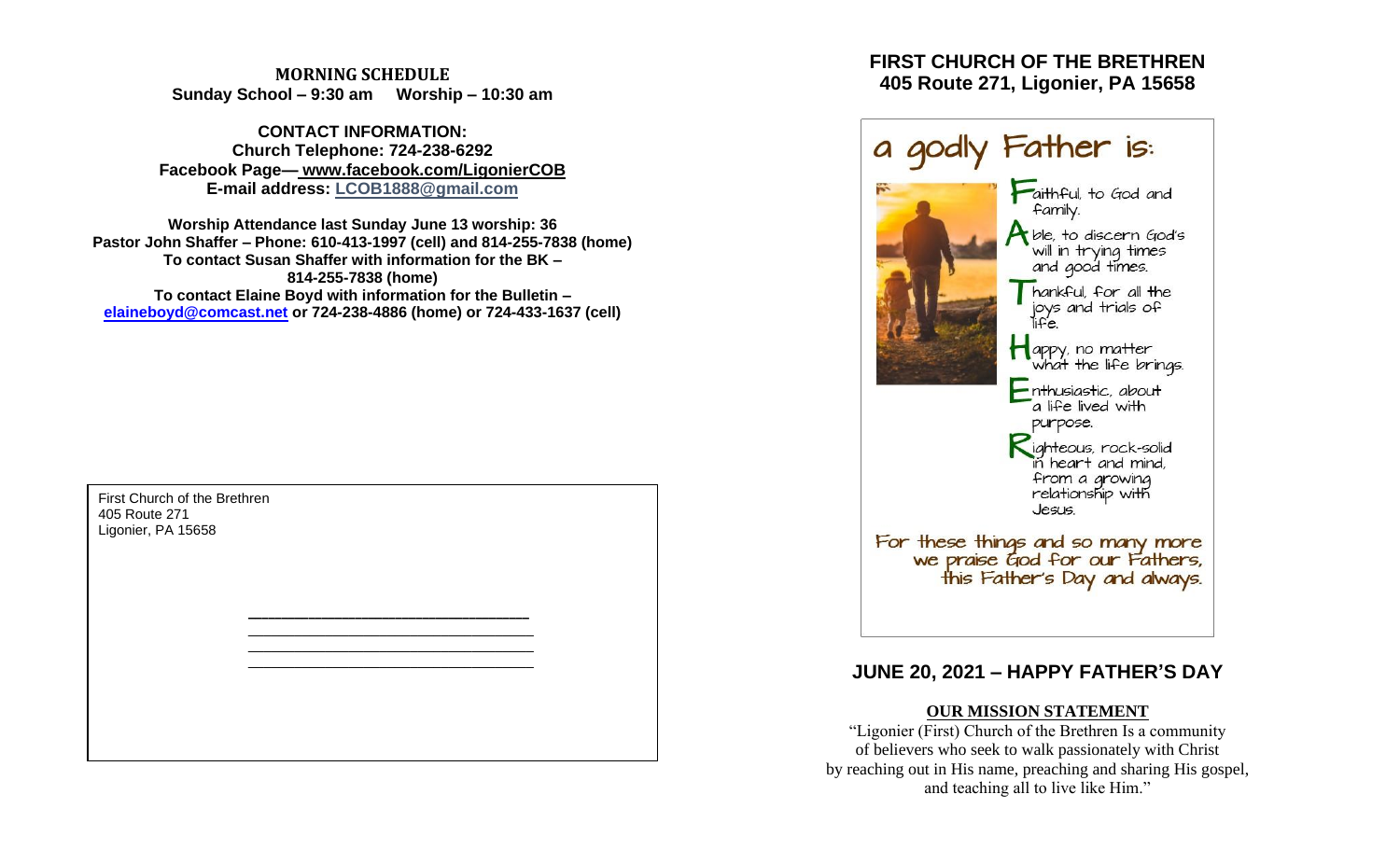## WELCOME AND ANNOUNCEMENTS

# JOYS AND CONCERNS

| <b>PRELUDE</b><br><b>CALL TO WORSHIP</b> |                                                   |         | PRAYER HYMN           | "Hear Our Prayer, O Lord"      | No. $614$ (2x thru) |
|------------------------------------------|---------------------------------------------------|---------|-----------------------|--------------------------------|---------------------|
|                                          |                                                   |         | <b>MORNING PRAYER</b> |                                |                     |
| Leader:                                  | Welcome to worship today!                         |         |                       |                                |                     |
| <b>People:</b>                           | Thank you. We are glad to be here!                |         | <b>SCRIPTURE</b>      | Deuteronomy 11:18-21, 26-28    |                     |
| Leader:                                  | Open your eyes and your hearts to God's spirit.   |         |                       |                                |                     |
| <b>People:</b>                           | We open our lives to God's word for us.           |         | <b>MESSAGE</b>        | "Obey My Voice"                |                     |
| Leader:                                  | Rejoice! For Gid is with us this day!             |         |                       |                                |                     |
| <b>People:</b>                           | Thanks be to God for God's loving presence. Amen. |         | <b>CLOSING HYMN</b>   | "Trust and Obey"               | No. 349             |
| *HYMN                                    | "Faith of Our Fathers"                            | No. 279 | *BENEDICTION          | *Please stand if you are able. |                     |

# \*INVOCATION PRAYER: *Unison Prayer*

**Lord, in this season of growth, open our hearts to grow in your love. Help us to truly trust in your creative process in our lives. We look around and we see the beauty of your world. The blossoming flowers and plants, the growth of children, the joy of celebrations of graduation and marriage, of receiving new life. And we also see the sadness and sorrow that has invaded the world when systems of injustice and hatred lay claim to people's lives. Prepare us, O Lord, to become ambassadors of peace and hope. Help us to place our trust in you, so that when we are serving others, they may come to know your abiding love and power. Give us courage and great joy as we serve you. Amen.**

# OFFERTORY PRAYER: *(Please remember to sign the attendance sheets)*

Righteous Father, the maker of heaven and earth, the God of all flesh, you made all things according to the word of your power and you made us the head of all creations. We are here today to worship you. Make our praises and worship accepted in thy sight. You made us understand that you inhabit the praise of your people, come down Lord and ride on the wings of our praise. In our gathering today let us feel you, refresh us in you, renew us and make us grow in you. As we start today, guide us through according to your will. Amen.

# OFFERING

\*DOXOLOGY

CHILDREN'S MESSAGE Stacey Knupp

# Pianist: Pam Zimmerman Greeters for June: Jack Boyd Counting Steward for June: Dick Jones

Pastor: Rev. John Shaffer Lay Leader: Carl Kaurich Chorister: Ed Wedge

#### **NEW CHURCH WEB PAGE**

We have opened the new web page please put this in the bulletin: The address is: LigonierFirstCob.org

#### **LAST WEEK'S JOYS**

• Quinn Shannon and her friend Eva attended Camp Harmony for the first time this past week.

### **INFORMATION CONCERNING JUME'S OUTREACH – SPORTSMEN FELLOWSHIP MINISTRIES INC. (Frank Young)**

The Sportsmen Fellowship Ministries Inc. is a religious organization focused on creating fellowship for individuals and families through outdoor activities. With a shared passion for the outdoors, the members come together to enjoy God's word through Bible studies, devotionals and the testimony of others. The ministry is located in Jerome, PA. The fellowship serves as a community offering spiritual counseling for those struggling with various obstacles.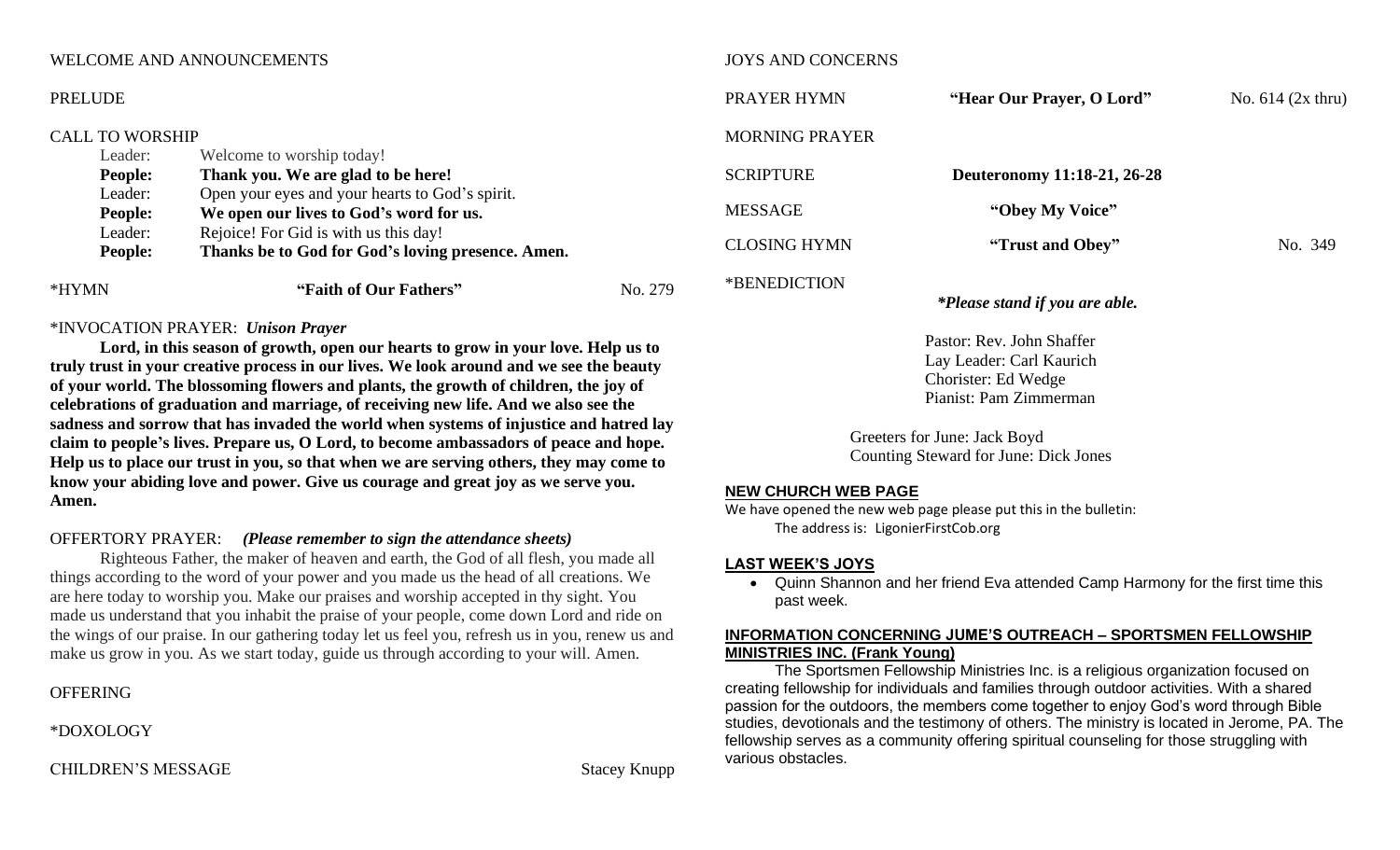# **ACTIVITIES THIS WEEK**

Scheduled outreach for May is the Association of Churches -- Please also remember your gently used shoes, wrapped with a rubber band as this project supports the Honduras orphanage we associate with and bring – And don't forget items for the local Food Pantry **Today, following worship – Kids will prepare and serve a light picnic luncheon – Please stay**

**Wednesday, 6:30 pm – Bible Study with Pastor John – on the book of Revelation**

**Thursday, 9:00 am -- The Happy Stitchers**

**Thursday, 9:00 am to Noon – Pastor John's Office Hours**

# **UPCOMING EVENTS**

**Sunday, July 18 – Morning Worship will be held at John and Susan Shaffer's Home Pavilion – Roxbury Church of the Brethren will also be invited to participate – Nurture Commission will coordinate a church picnic luncheon following worship – There will be no Sunday School or Church at our church – If a ride is needed, please contact the pastor or any church board member and arrangements will be made**

**Sunday, July 25 – Rain Date for the Morning Worship at John and Susan Shaffer's Home Pavilion – conflict with this date and Women's Fellowship – watch for an alternate rain date**

# **RITA'S CLOSET**

Rita's Closet opens Mondays at the First Church of the Brethren, 10:00 am to 6:00 pm. If you are unable to make it on a Monday, please call Darlene Rummel at 814-243-7156 to schedule a time more convenient. All donated clothes were freely given and are free to you. Please come and check us out.

# **PRAYER CONCERNS – IMMEDIATE**

**Jeanne Boyd; Frank Young; Sandy Smith; Sue Derk Kinsey; Family of Leona Kleinmeyer; Lyn Noel; Lou Ann McKlveen; Allister McVicker (brother of Caroline); Becky Mossholder; Kristin Kaneer; Cheryl Hillbold; Friend of Connie McCoy; Freda Layton; Mari Lori; Family of Regina Bridge; Jackie Ziolko; Jackie Caldwell; Donna and Sierra; Bonnie Smith; Family of Cheryl; Jamie Derk Price; Jamie's grandfather James; Christians (in general); Our Country**; **the Nations as a whole; Passage of Equality Act to Senate;** Church of the Brethren (move toward unity); Covid-19 and the response worldwide to this pandemic, safety and health of all involved in schools and universities; essential workers and everyone seeking safe ways to cope with the uncertainty this pandemic has brought with it; those in hospitals awaiting surgery or diagnoses; Border

Patrol agents; peace and forgiveness within families; natural disasters occurring throughout our county and the world; traveling mercies; church board and commissions for decisions that need to be made; Church of the Brethren in Nigeria; that more would hear of Christ's sacrifice, His gift to us, and choose to follow Him.

# **LONG-TERM PRAYER CONCERNS**

Paul Abram; Austin Boyd; Jim and Christy Boyd; Michelle Boyd; Roxanne Boyd; Allison Burke; Hannah Burkett; George Butcher; John Chesson; Tim and Jessica Clark; Basil Costantino; Billy Crawford and Lori Crawford; Breana Deemer; Ethen Deemer; Kristi Deemer; Sam Duffey; Hosea Duffey; Brenda Duhl; Sarah Ferian; Carol Fechter; Bonnie Guldenshuh; Fay Harr; Donald and Christine Hayes; Fred Hayes; Roxanne Henderson; Janice Hooper; Jim and Jeannie Horrell; Mari Iljic; Sue Derk Kinsey; Darlene Kolced; Junah Krupper; Becky Kwak; Frank Kwak; Calvin Layton; Kim Lukatch; Bob McDowell; Shane McGee; Gay McGuire; Debbie McKim; Ed McKlveen; Bill McMillan; **Curt Noel;** Derek and Kara O'Brien and family; Roy Pletcher; Judah Pope; Delores Scarff; Harrison Smith; Bryan Smithley; Jamie Shaw and her family; Charles Satler; Don Stitt; Diane Weimer; Randy Whiteside; Josh Wissinger; Dave Zebrowski; Brenda Zimmerman; Mim Zimmerman; Norma Zimmerman

> "Lessons in life will be repeated until they are learned."